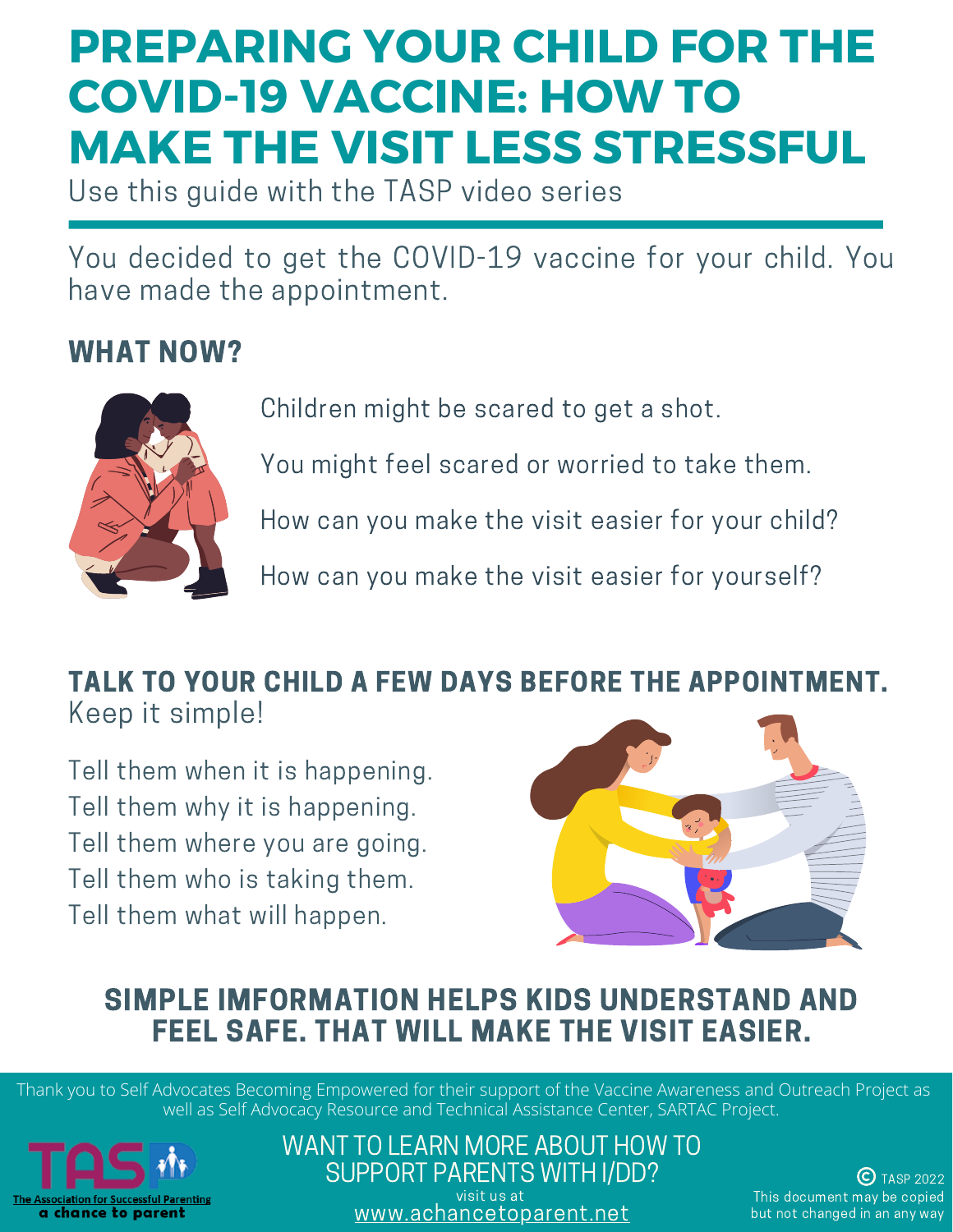### TRY SAYING SOMETHING LIKE THIS:

**TRY SAYING SOMETHING LIKE THIS:**<br>"In 2 days you are going to get the COVID-19 shot. It will keep you form the COVID-19 shot. It will keep you.<br>It also the COVID-19 shot. It will keep your<br>It ake you to your take your or the will take you to your "In 2 day<br>from get<br>dectar's s you are going to get the COVID-19 shot. It will keep you<br>ting sick. Mom, or dad, or caregiver will take you to your<br>office. We will fill out paperwork. When it is our turn we will m getting sick. Mom, or dad, or caregiver will take you to your<br>ctor's office. We will fill out paperwork. When it is our turn we v<br>in a special room. The nurse will talk to you. The nurse will give doc tor's office. We will fill out paperwork. When it is our turn we will<br>n a special room. The nurse will talk to you. The nurse will give<br>the shot. It will feel like a little pinch. It will be quick. You can do go  $i f$ !"

The more kids know the less scary it is!

Tell older children more. Keep it simple and short for younger kids.

You can use simple pictures if that works for your child.

### REMIND THEM AGAIN THE DAY OF THE APPOINTMENT

Keep it simple! You could say:

Keep it simple! You could say:<br>"We are going to get the COVID shot today. It will protect you from Covid<br>Covid-Covid-Covid-Covid-Covid-Covid-Covid-Covid-Covid-Covid-Covid-Covid-Covid-Covid-Covid-Covid-Covid-Covid-Co e going to get the COVID shot today. It will protect you from<br>and keep you safe and healthy. It will also protect our family  $\mathsf{v}$ are going to get the COVID shot today. It will protect you from<br>'ID and keep you safe and healthy. It will also protect our family<br>friends. The shot will iust feel like a poke or a pinch. It will be COVID quick!"

#### HOW TO KEEP YOUR CHILD CALM WHEN GETTING THE SHOT

#### For younger children:

- Take a favorite stuffed animal
- Take a toy to play with
- Listen to music on a phone
- Have child sit on parent's lap
- Read a book
- Tell a story
- Hold their hand
- Count numbers

Thank you to Self Advocates Becoming Empowered for their support of the Vaccine Awareness and Outreach Project as well as Self Advocacy Resource and Technical Assistance Center, SARTAC Project.



WANT TO LEARN MORE ABOUT HOW TO SUPPORT PARENTS WITH I/DD? visit us at www.[achancetoparent](http://www.achancetoparent.net/).net

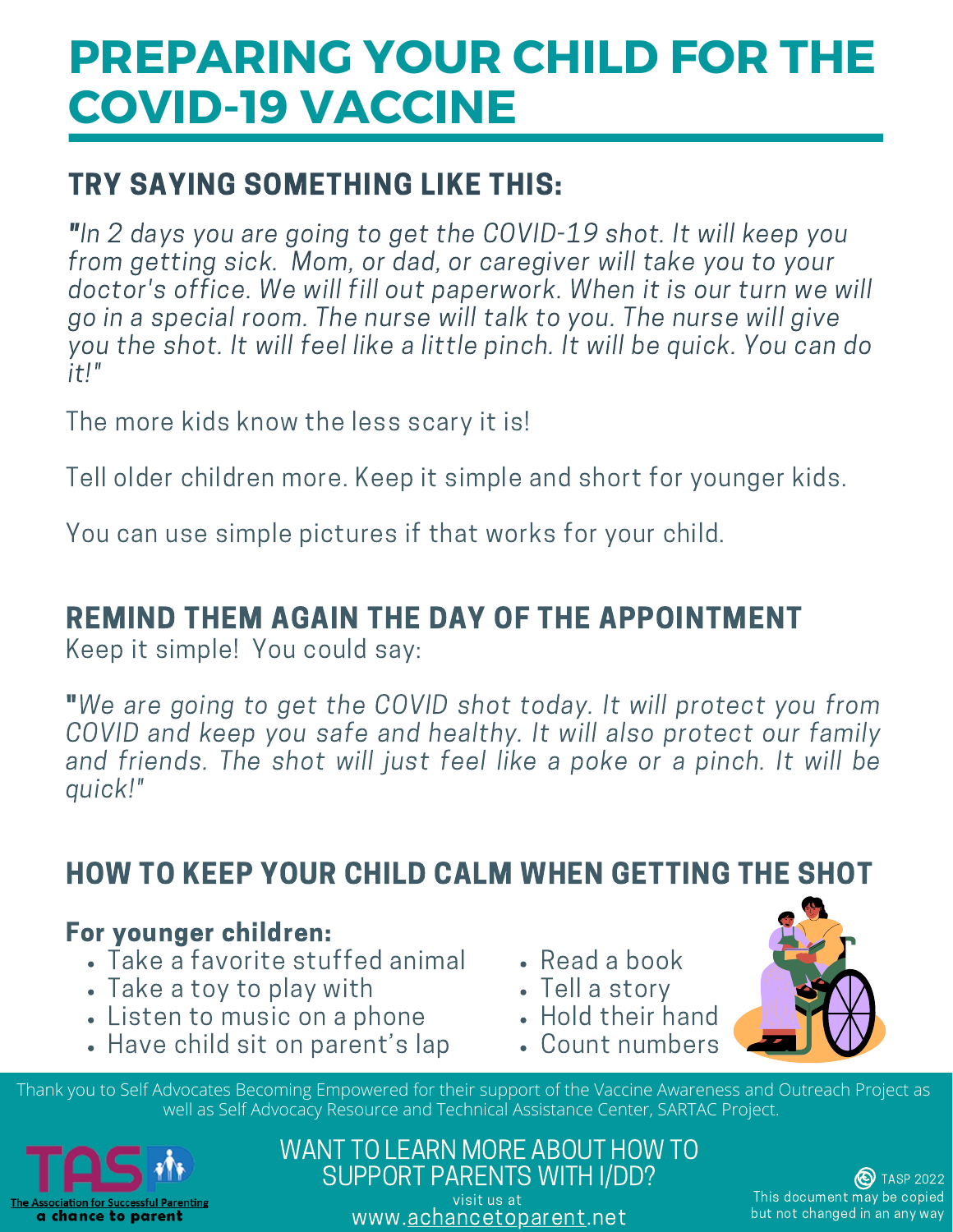## HOW TO KEEP YOUR CHILD CALM WHEN GETTING THE SHOT

#### For older children:

- Bring a book to read
- Look at their phone, if they have one
- Talk to parent or caregiver
- Bring drawing supplies
- Practice deep breaths



Anything that takes their mind off the shot is a good idea.

### CAN YOU THINK OF WHAT HELPS TO KEEP YOUR CHILD BUSY?

## WHAT IF YOUR CHILD IS STILL SCARED?



That's okay! Children, and adults, are often scared of getting a shot.

Younger children might be more scared. They are worried about it hurting.

Even if you do all the right things, they might still cry, yell or get upset.

You can talk to them in a calm voice. Let them know it is okay. Let them know you are there. Hold them on your lap to support them.

The nurses who give shots are very good at their job. They will be quick.

Thank you to Self Advocates Becoming Empowered for their support of the Vaccine Awareness and Outreach Project as well as Self Advocacy Resource and Technical Assistance Center, SARTAC Project.



WANT TO LEARN MORE ABOUT HOW TO SUPPORT PARENTS WITH I/DD? visit us at [www.achancetoparent.net](http://www.achancetoparent.net/)

 $(C)$  TASP 2022 This document may be copied but not changed in an any way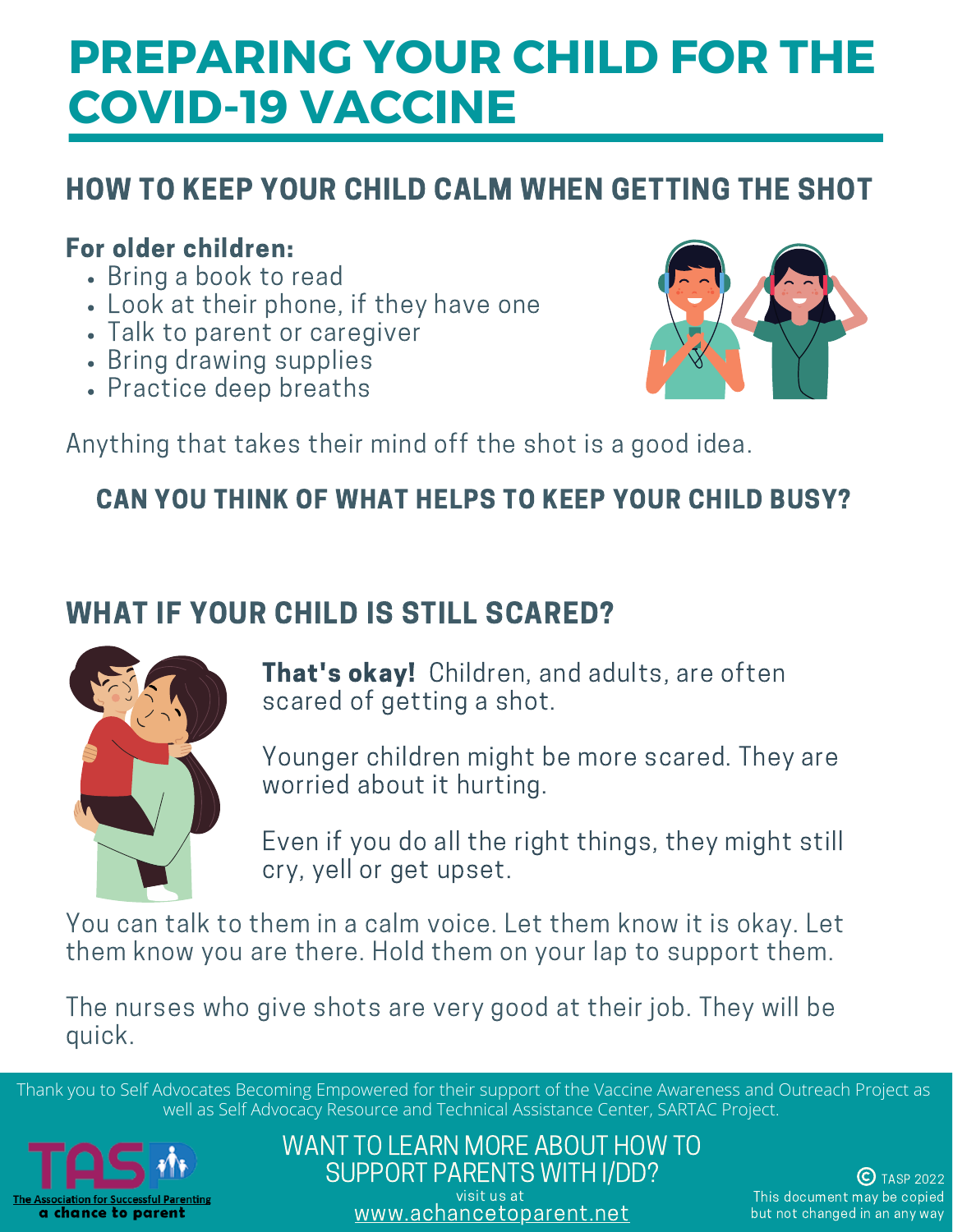

HANG IN THERE! IT IS HARD FOR PARENTS TOO.

YOU GOT THIS!

## HOW CAN YOU HELP YOUR CHILD AFTER THE SHOT?

Tell your child how good they did! Give them a hug! You could give a small treat or surprise when it is over.

In a week, remind them they will be going back for another shot. Keep the information simple. Remind them how good they did with the first shot. Remind them it was over quick.



## WHAT IF MY CHILD HAS SPECIAL NEEDS OR SENSORY NEEDS?

You know your child best. You know how they react to different things. Bring things that help them stay calm. Ask for a quiet place to wait. Take them to their pediatrician for the shot.

Take a look at the [Vermont's](https://www.vermontfamilynetwork.org/ccfk/) Confident Care for Kids, full of information and ideas specifically for getting vaccines for children with special needs or sensory needs.

#### DO YOU STILL HAVE QUESTIONS? TALK TO YOUR CHILD'S DOCTOR OR ANOTHER MEDICAL PROFESSIONAL.

Thank you to Self Advocates Becoming Empowered for their support of the Vaccine Awareness and Outreach Project as well as Self Advocacy Resource and Technical Assistance Center, SARTAC Project.



WANT TO LEARN MORE ABOUT HOW TO SUPPORT PARENTS WITH I/DD?

visit us at [www.achancetoparent.net](http://www.achancetoparent.net/)

 $\bigodot$  TASP 2022 This document may be copied but not changed in an any way